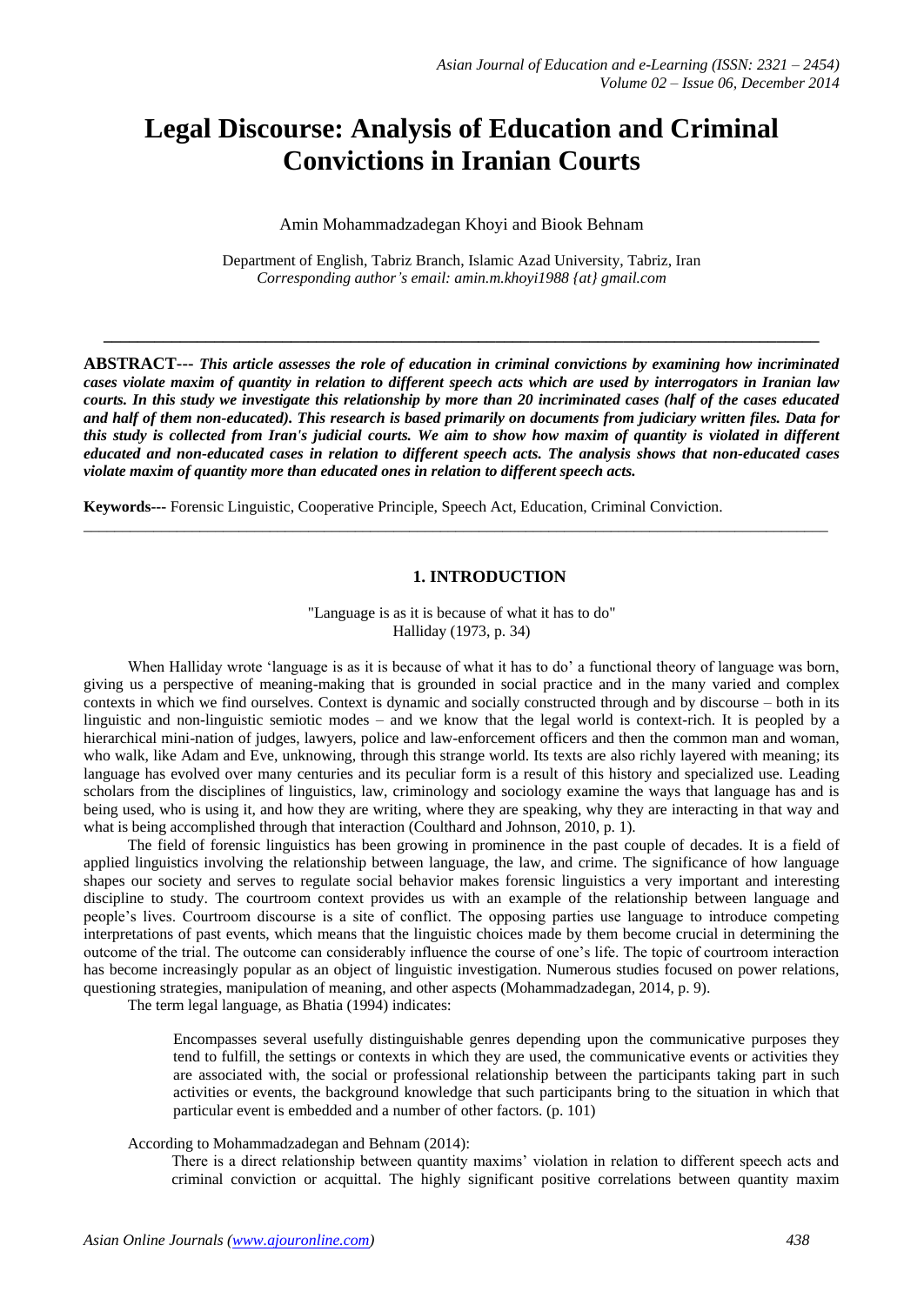violations in relation to different speech acts and criminal conviction showed that the violation problems/difficulties that are identified in incriminated or acquitted cases are restricted to the specific speech acts. (p.320)

This study aims to contribute towards the research field of forensic linguistics by building bridges among speech acts, quantity maxim violations, criminal convictions and education for detecting truth and forming more precise judgments. We believe that the science of forensic linguistics must be allowed to enter the Iranian judicial system. The main questions of this study, however, are: how maxim of quantity is violated in relation to different speech acts in educated and non-educated incriminated cases? Is there any direct relationship among speech acts, quantity maxim violation, criminal convictions and education?

Our main question in this study is:

Are there any direct relationships among speech acts, quantity maxim violation, criminal conviction and education in Iranian law courts?

The analysis is expected to show that, quantity maxim violation in relation to different speech acts has correlation with criminal convictions and education.

## **2. LITERATURE REVIEW**

Forensic linguistics is not a new field, but over the past few years it has become more structured and better defined within the academic and forensic communities. Is it the accused killer's voice on the 911 recording reporting the crime? What exactly does it mean to die by accident, e.g., is sudden infant death an accident? Is it a request for drugs if a kid asks an undercover police officer, "What's chillin?" Does it make any sense to say that someone did not commit genocide, just acts of genocide? Who did, or did not, write that ransom note found in the Jon Benet Ramsey home? If a detective asks a suspect, "… do you want to speak with us about why you were arrested?" is the suspect waiving his right not to speak by answering, "Yes, I would like to know why I was arrested"? Does McDonald's own the Mc trade mark? (Liptak, 2001, p.10) These examples illustrate a few of the questions for forensic linguistics: phonetics (911 call), semantics (meaning of accident), pragmatics (intended meanings of "What's chillin'?" and genocide), stylistics (authorship of the ransom note), discourse analysis (suspect waiver of rights), and trademarks (McDonald's Mc trade mark).

According to Crystal (2003), "Foreign language learning is probably the most important application of applied linguistics. Even at the first look, language learning seems to be the only discipline related to applied linguistics; however, there are also other applications". (p. 29)

Tiersma and Soolan (2003) argued that:

Forensic linguistics is an interdisciplinary course originated from linguistics and law which has developed in America and Europe since 1997. Since then, linguists offer their evidences in courts for detection of realities and more careful judgment. This cooperation is developing increasingly (as cited in Momeni, 2012, p.1263).

Levi (1994) defines forensic linguistics, as follows:

Forensic linguists have been developing their works into communication, advertisement and common issues between language and law. Now forensic linguists deal with sound identification, identification of writer of a written text, asymmetry of power in courts, miscommunication between lawyer and client, perjury, problems related to legal texts, libel, problems about brands, interpretation and translation of communication in courts, recorded interviews as evidences. This field has been called forensic linguistics since 1980 (as cited in Momeni, 2012, p.1263-1264).

If we want to find the origin of forensic linguistics, we should go back to 64 years ago. "In 1949, Philbrick published his book under the title of "Language and the Law: the Semantics of Forensic English1" and this work paved the way for future researches (Quoting from Eades, 1994 and Levi, 1993).

Most of the researchers refer to Jan Svartvik's work named "The Evans' Statements" as the first typical work related to forensic linguistics. "Svartvik could show the linguistic analysis focusing on four statements which had been made to police officers by Timothy Evans about the deaths of his wife and baby daughter. The analysis showed the incriminating parts of four statements had a grammatical style measurably different from that of uncontested parts of the statements and a new forensic area was born" (Olsson, 2004).

Initially, the growth of forensic linguistics was slow up to the past 19 years. Since then, there has been a rapid growth in the amount of cooperation between courts and linguists. Linguistic findings in legal process show development of a new and scientific science which joins the relationship between linguistics and law. This new science can be as effective as legal medicine, legal psychology etc. There is a growing need for this new science in courts; however, many countries like Iran have not heard anything about this science. Even the pioneer countries like America and England have enjoyed this new-born science just in the last decade (Momeni, 2012, p. 1264).

Intentions and answers are two main factors in detecting truth and judgments, especially culprits' answers in relation with intentions of judges or interrogators. One factor which is important in intentions is speech acts. Recognizing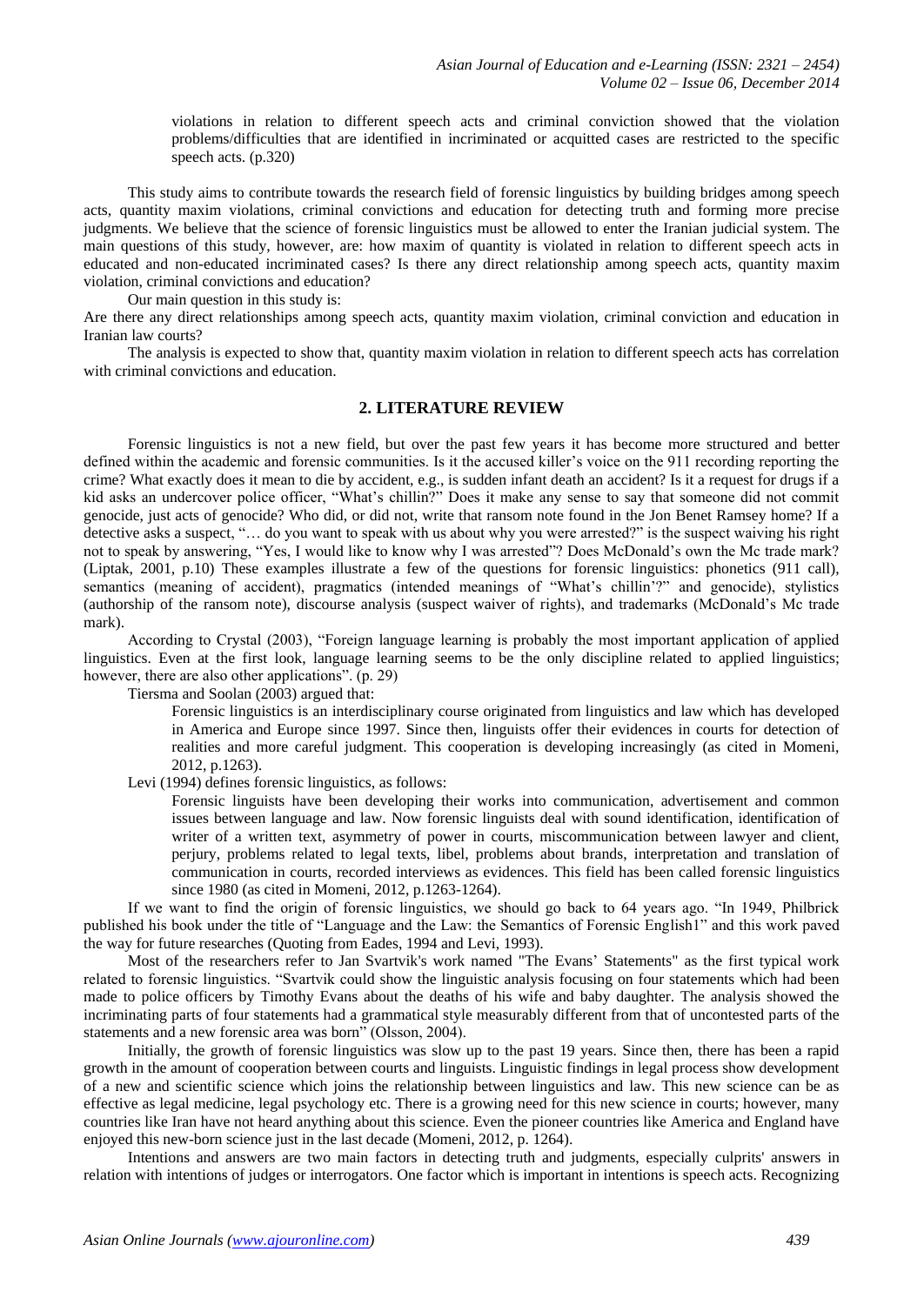the speech act that is being performed in the production of an utterance is important because it is the speech act that to some extent tells us what the speaker intends us to do with the propositional content of what he says. The identification of the speech act that is intended by the production of an utterance is vital than as it provides appropriateness constraints for defendants' responses. By this I mean that after every utterance, conversational expectations are created (either implicitly or explicitly) which serve us in understanding later conversation, in producing a relevant and appropriate response. Not only this, but if we cannot understand the function intended by the production of a certain utterance, then we will also be unable to form opinions about the position of a speaker with respect to the content of his utterance. So, recognizing speech acts could be essential for ascribing the correct beliefs and goals to a participant, for gleaning background knowledge of that participant and thus for being able to build on the knowledge gained from the current conversation in order to facilitate future interactions with that speaker (Schiffrin, 2005, p. 5-6). In forensic linguistic, especially in the absence of clear and/or typical evidence, the main goal is finding new clues from the culprits' sentences by motivating them to speak more or less. Speaking more or less is related to the quantity violation of Gricean maxims.

We suppose that the speech acts are the main parts of questioning while cooperative principles are the main parts of answering in legal discourse for detecting truth and judgment.

Speech acts can be classified according to how they affect the social interaction between speaker and hearers. The most basic categorization consists of five different types of speech acts: assertives (equivalent to Searle's (1969) category of representatives), directives, commissives, expressives, and declaratives (also called performatives) (Searle, 1979 and Searle and Vanderveken, 1985) (Table 1).

| Speech Acts  | Descriptions                                                                       | Verb Associated with<br>Speech Acts                                                                                                           | Example                                                                        |
|--------------|------------------------------------------------------------------------------------|-----------------------------------------------------------------------------------------------------------------------------------------------|--------------------------------------------------------------------------------|
| Assertives   | Statements that can be<br>verified as true or false                                | Assert, claim, affirm,<br>assure, inform,<br>predicts, report,<br>suggest, insist,<br>hypothesize, swear,<br>admit, confess, blame,<br>praise | I assure you that we<br>will meet our budget<br>goals in 2001.                 |
| Directives   | Statements that call<br>upon the listener to do<br>something                       | Direct, request, ask,<br>urge, demand,<br>command, forbid,<br>suggest, insist,<br>recommend, implore,<br>beg                                  | I urge to you vote<br>against this resolution.                                 |
| Commissives  | Statements that commit<br>to a course of action                                    | Promise, vow, pledge,<br>swear, consent, refuse,<br>bet assure, guarantee,<br>contract,                                                       | I assure that you will<br>receive more funding<br>next year.                   |
| Expressives  | Statements that express<br>a psychological<br>position about a state<br>of affairs | Apologize, thank,<br>condole, welcome<br>congratulate, complain,<br>protest, compliment,<br>praise,                                           | I complement your<br>achievement in<br>meeting your third-<br>quarter numbers. |
| Declaratives | Statements that,<br>through their utterance,<br>perform an act                     | Fire, pronounce,<br>declare, appoint,<br>confirm, endorse,<br>renounce, denounce,<br>name, call, repudiate                                    | I am firing you.                                                               |

Table 1: Detailed Description of Speech Acts (Searle (1979) and Searle and Vanderveken (1985))

As stated in Grice's "Logic and Conversation" (1975), "Make your conversational contribution such as is required, at the stage at which it occurs, by the accepted purpose or direction of the talk exchange in which you are engaged" (p. 48). There are a number of conventions, or maxims that are associated with this principle, which are (taken from Brown and Yule 1983, p. 32):

> Quantity: Make your contribution as informative as is required. Do not make your contribution more informative than is required.

Quality: Do not say what you believe to be false. Do not say that for which you lack adequate evidence. Relation: Be relevant.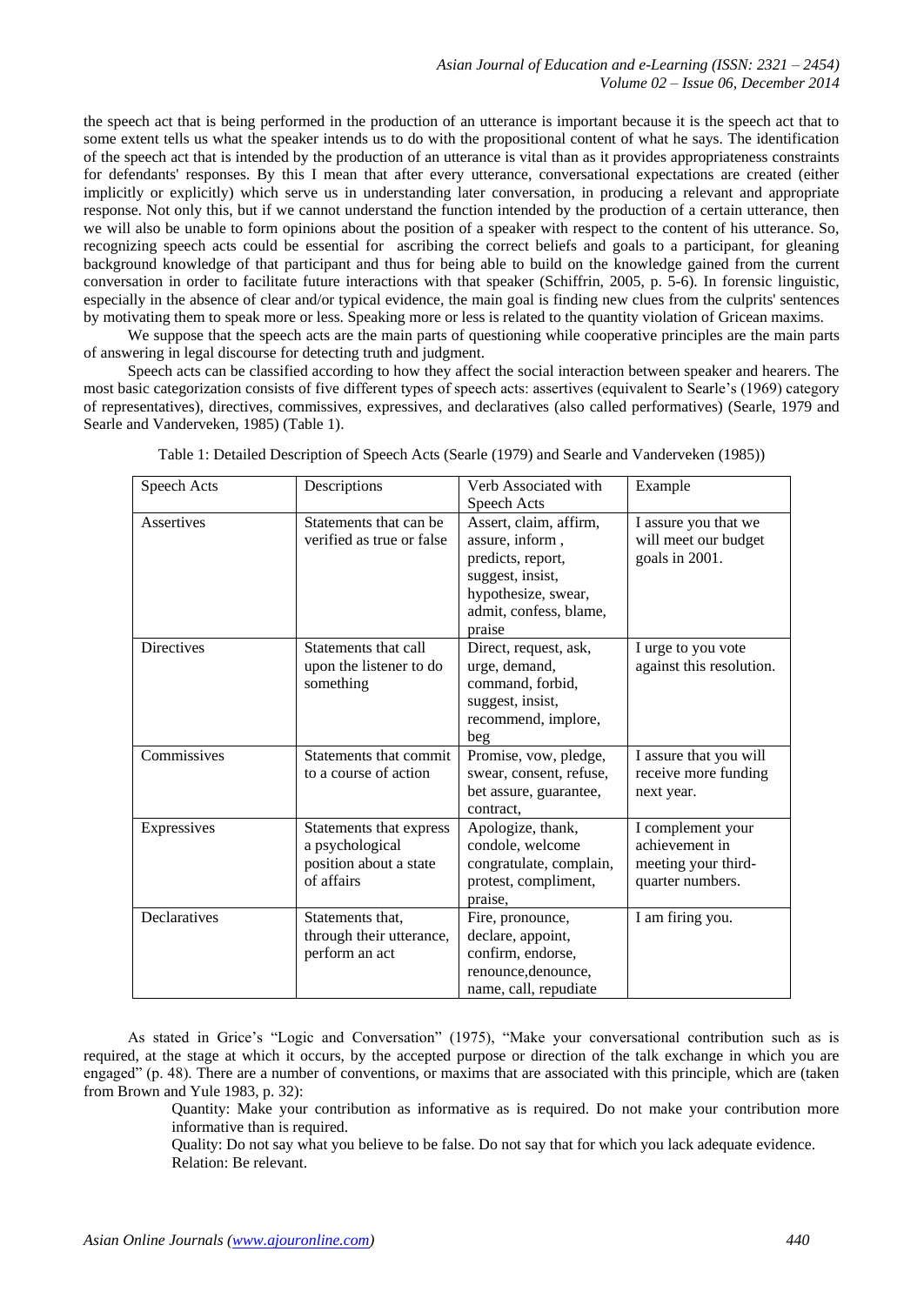Manner: Be perspicuous. Avoid obscurity of expression. Avoid ambiguity. Be brief (avoid unnecessary prolixity). Be orderly.

## **3. METHODOLOGY**

As this is a field research, we gathered 20 incriminated cases (half of the cases educated and half of them noneducated) from Iranian law courts. The target number of cases for this study is 40 cases in two groups namely interrogators and incriminated cases to show an average sampling of the trends in speech patterns of interrogators who use them in relation to educated and non-educated incriminated cases and to consider quantity maxim of incriminated cases in relation to the questions. Tools which are used for data collection is on the basis of observations, samplings, taking photographs, using tables and asking questions about cases from lawyers and judges.

| $N=40$                   |                       |                       |  |  |  |
|--------------------------|-----------------------|-----------------------|--|--|--|
|                          | INCRIMINATED $(N=20)$ |                       |  |  |  |
| INTERROGATORS ( $N=20$ ) | $EDUCATED (N=10)$     | NON-EDUCATED $(N=10)$ |  |  |  |

#### Table 3: Questions in the Study

| $N=162$                |            |                        |         |  |  |
|------------------------|------------|------------------------|---------|--|--|
| $EDUCATED (N=100)$     |            | NON-EDUCATED (N=62)    |         |  |  |
| <b>REPRESENTATIVES</b> | $N=13$     | <b>REPRESENTATIVES</b> | $N = 4$ |  |  |
| <b>DIRECTIVES</b>      | $N=73$     | <b>DIRECTIVES</b>      | $N=45$  |  |  |
| <b>EXPRESSIVES</b>     | $N=5$      | <b>EXPRESSIVES</b>     | $N=3$   |  |  |
| <b>DECLARATIVES</b>    | $N=9$      | <b>DECLARATIVES</b>    | $N=10$  |  |  |
| <b>COMMISSIVES</b>     | $N=\Omega$ | <b>COMMISSIVES</b>     | $N=0$   |  |  |

A qualitative analysis based on pragmatic interpretation will be employed in order to find speech acts of interrogators and cooperative principles of culprits who are educated and non-educated. In this study, not only 20 tables were used for showing the results of correlation between speech acts and maxim of quantity in different cases (educated and non-educated) but also samples were treated with the descriptive statistics like figures for each case (20 figures).The figures are expressed in percentage. Finally, the results of each case (educated and non-educated) will be analyzed in percentage terms and compared with each other to draw the conclusion. In this study just summary figures are drawn for showing the results and detailed tables and figures for each case (20 cases) which used at the beginning of the study for analyzing each individual 20 cases are ignored.

In relation to legal discourse, Danet (1980, p. 447-463) classifies speech acts based on Searle's classification in the following way:

1. Representatives which are utterances that commit the speaker to something being the case or assert the truth of proposition, including testifying, swearing, asserting, claiming and stating.

2. Commissives which commit the speaker to do something in the future, such as in contracts, marriage ceremonies and wills where both the relevant parties engage in commissive acts.

3. Expressives which express the speakers' psychological state about or attitude to a proposition, including apologizing, excusing, condemning, deploring, forgiving and blaming.

4. Declaratives whose successful performance brings about a correspondence between their propositional content and reality, including marriage ceremonies, bills of sale, recipes, appointments ,and nominations; and the legislative stipulation of rights and of definitions of concepts; lawyers' objections, sentences, and appellate opinions, indictments, confessions, pleas of guilty/not guilty, and verdicts; and there is a subcategory of representative declarations for certain institutional situations, e.g., a judge making factual claims, requiring claims to be issued with the force of declaration, and also require the speaker to have certain authority, representative declarations share with representatives a sincerity condition. This would cover a marriage ceremony, bills of sale appointment or nominations, legislative stipulation of rights and definitions of concepts, indictments, confessions, pleas of guilty/not guilty, verdicts, etc.

5. Directives which are future-oriented speech acts, seeking to change the world, to get someone to do something, most prominent in legislation that imposes obligations.

After identifying the educated and non-educated cases, the speech acts of questions and then the cooperative principle violations (especially quantity maxim) in answers in relation to different speech acts are analyzed. However, in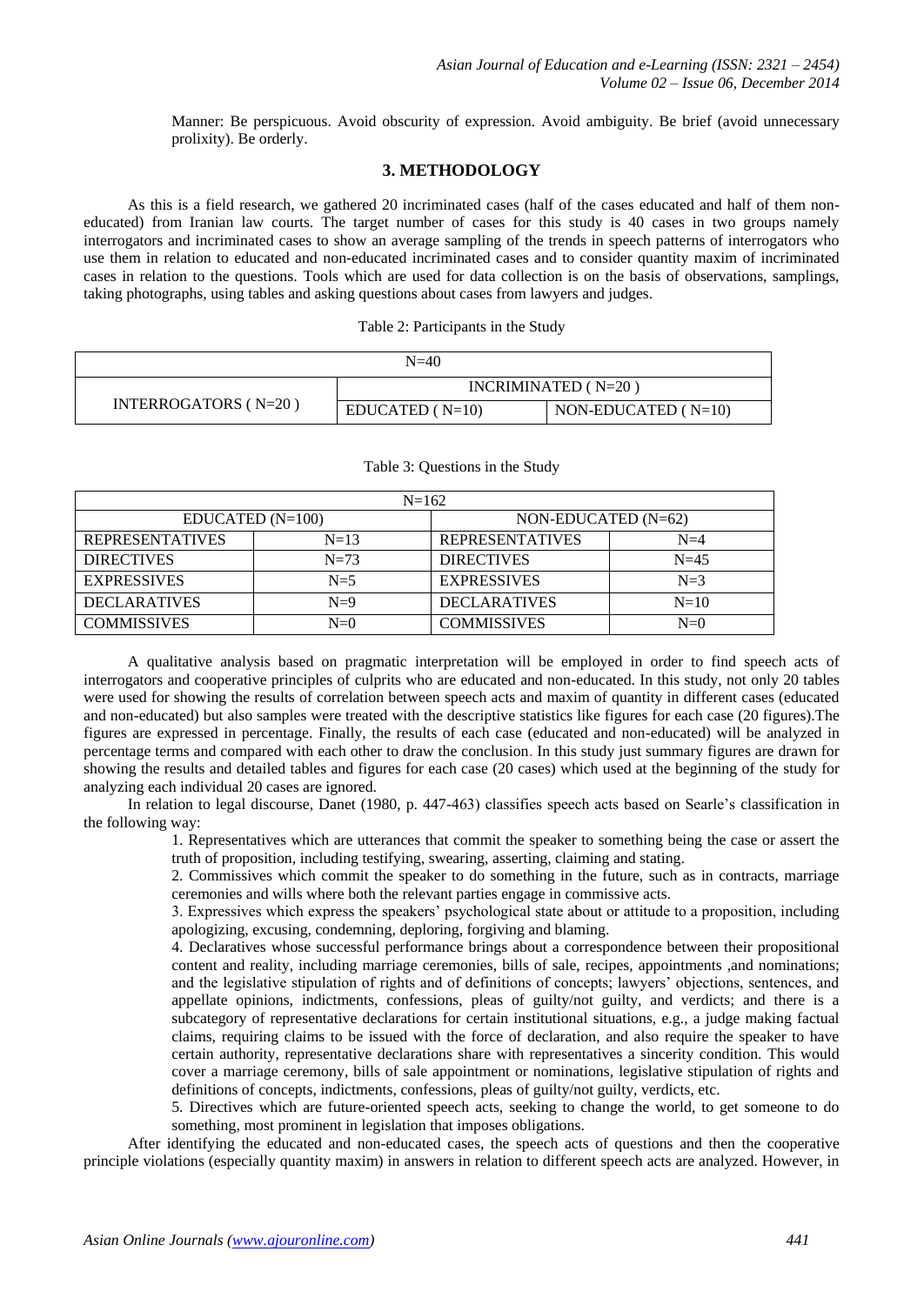order to ensure the reliability of the researcher's analysis, the random selection among different cases used. We used randomly 20 files (half of the cases are educated and half of them are non-educated) among 100 criminal files.

We use the following criteria on how Gricean maxims would be used in answers analysis. We just focus on the quantity maxim.

*The Analysis of the Quantity Maxim:*

The amount of information provided is evaluated as:

1. Whether the defendants have provided unnecessary details about their defenses,

2. Whether the information they have provided is sufficient enough to support their claims by evaluating whether what they argue needs to be further explained and developed.

In fulfilling maxim of quantity, the speaker/writer should be as informative as it is required. He/she should not give too little information or too much. People who give too little information risk their listener not to be able to identify what they are talking about because they are not explicit enough (Adriani, Hamzah, and Ardi, 2013, p. 70). Experienced police officers are wary of people that give "extraneous information" in their testimony; such behavior is often a sign that a person is trying to disguise a certain piece of information by surrounding it in other, irrelevant facts. It may also be the case that they are simply talking to try and satisfy the needs for a response, but that they are over-extending due to the need to avoid the particular matter at hand. Violations of this maxim, however, can be seen in the excerpt, and in observations made during the ride-along. In another words, those who give more information than the listener/reader needs may give new clues about events for detecting new idea about that crime. The effect of this maxim is to present that the statement is the strongest, or most informative that can be made in the situation (Adams, 1996, p. 18).

Maxim violation of quantity occurs when a speaker/writer gives more or less information than the situation requires. If a speaker/writer violates the maxim of quantity, he/she does not give the listener/reader enough information to know what is being talked about, because he/she does not want the listener/reader to know the full picture (Adriani, Hamzah, and Ardi, 2013, p. 70).

## **4. RESULTS AND DISCUSSION**

A qualitative analysis based on pragmatic interpretation will be employed, in order to find speech acts of questioners and quantity maxim violations of culprits. When we considered the number of participants and questions which were asked by interrogators in this study, we faced two primary results which both of them are unexpected. According to table 3 in the methodology chapter, we can draw figures 1 and 2:



Figure 1: The Number of Questions in Educated and Non-educated Culprits



Figure 2: Frequencies of Speech Acts in the Questions

This analysis indicates the following results:

1. The number of questions used in educated cases is more than non-educated ones. It is unexpected results that we experienced throughout this study.

2. Among all 162 asked questions, 72.8% are directive, 10.5% are representative, 11.7% are declarative, 4.5% are expressive and 0% is commissive. So directive speech act is most frequent speech act and commissive is the least frequent one. This analysis can answer to the question that: what are the most and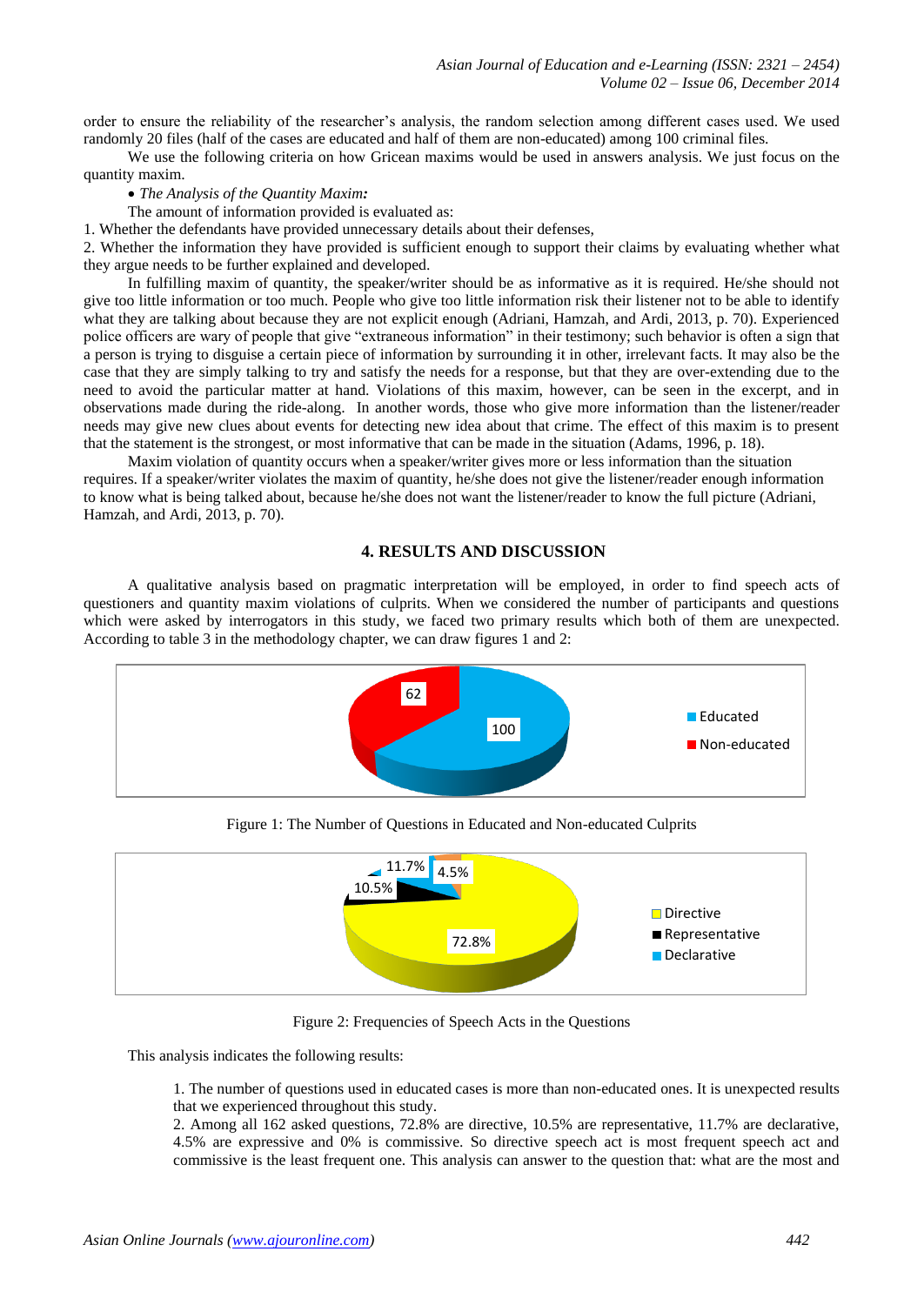least frequent speech acts which are used in written criminal files by interrogators in educated and noneducated culprits?

A basic underlying assumption we make when we speak to one another is that we are trying to cooperate with one another to construct meaningful conversations. This assumption is known as the cooperative principle. As stated in Grice's "Logic and Conversation" (1975, p. 165-175), "Make your conversational contribution such as is required, at the stage at which it occurs, by the accepted purpose or direction of the talk exchange in which you are engaged". In other words, we as speakers try to contribute meaningful, productive utterances to further the conversation. It then follows that, as listeners, we assume that our conversational partners are doing the same. This is the basis of the cooperative principles violation in relation to different speech acts analysis in this study.

#### *4.1 Quantity Violation in Relation to Different Speech Acts in Educated Culprits*

After analysis of 10 educated culprits, we came to this conclusion that quantity violation happened most frequently in relation to declarative speech acts than other speech acts like expressive, representative and directive respectively (figure 3). As we did not see commissive speech act in this study we ignore this speech acts here.





This analysis indicates the following result:

Quantity violation in relation to different speech acts in educated culprits is different and the violations happened most frequently when declarative, expressive, representative and directive speech acts were asked respectively. It is the answer to the first part of the main question in this study which is: are there any direct relationships among quantity maxim violation in relation to different speech acts and educated culprits?

## *4.2 Quantity Violation in Relation to Different Speech Acts in Non-Educated Culprits*

After analysis of 10 non-educated culprits in Iranian criminal courts, we came to this conclusion that non-educated cases violate quantity maxim when they face representative and expressive questions more than other speech acts like declarative and directive respectively (figure 4). As we did not see any commissive speech acts in this study we ignore it in this figure.



Figure 4: Quantity Violation in Relation to Different Speech Acts in Non-Educated Culprits

This analysis indicates the following result:

Quantity violation in relation to different speech acts in non-educated culprits happened most frequently in representative and expressive speech acts. It is the answer to the second part of the question in this study which is: are there any direct relationships among quantity maxim violation in relation to different speech acts and non-educated culprits? On the basis of this study, quantity violation happened most frequently in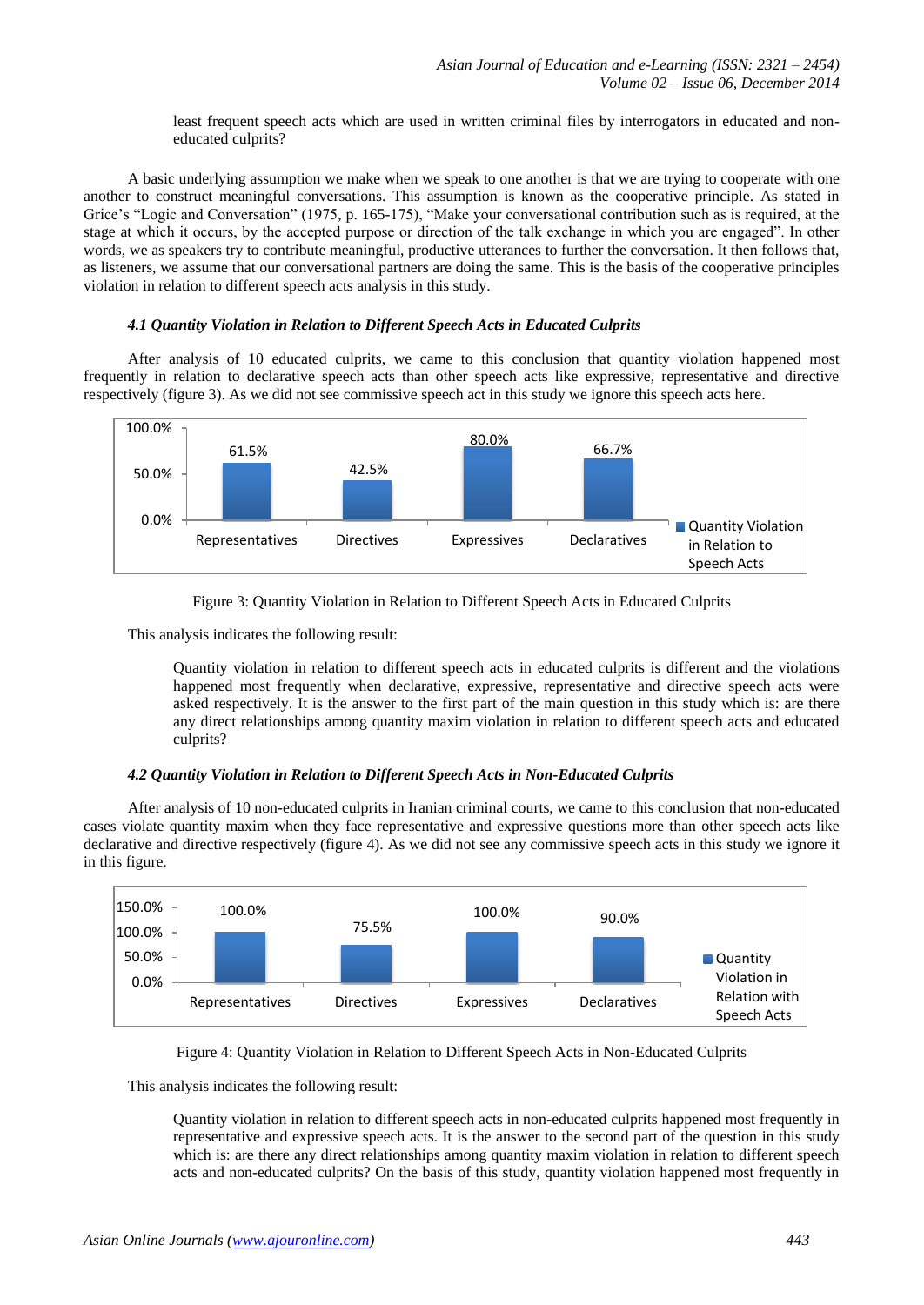relation to representative, expressive speech acts and least frequent in directive and declarative speech acts respectively.

## *4.3 Results of the Quantity Maxim Analysis*

On the basis of this study we can say that the violation of quantity in relation to different speech acts is different and the implications of this violation can be helpful in choosing best speech acts in relation to different culprits (educated or non-educated). In figure 5, we tried to gather quantity violation in relation to all different speech acts in educated and non-educated cases in one figure. By analyzing of educated and non-educated cases' quantity violation in relation to different speech acts, we came to this conclusion that in educated cases quantity is violated most frequently in relation to the expressive speech act while quantity violation in relation to directive speech act is least frequently than other speech acts, but in non-educated cases quantity is violated in relation to the representative and expressive speech act most frequently while quantity violation in relation to directive speech act is least frequently than other speech acts (figure 5).



Figure 5: Quantity Violation in Educated and Non-Educated Cases in Relation to Different Speech Acts

The results of the maxim violations' analysis in relation to different speech acts in different criminal cases answer the research question that our study addresses.

First of all, in relation to the main question of this study, i.e., are there any direct relationships among quantity maxim violation in relation to different speech acts, criminal convictions and education? The result of the descriptive statistical analysis indicates that there is a significant positive correlation among quantity maxim violation in relation to different speech acts, criminal convictions and education. In educated cases, the average of quantity maxim violation is around 62.65% while in non-educated cases it is around 91.37 %. So it shows that quantity maxim violation in noneducated cases is more than educated cases. Finally we came to this conclusion that quantity maxim violation by educated and non-educated cases in relation to different speech acts can be different. This violation by non-educated cases in relation to representative and expressive speech acts is around 100 % while this violation in educated cases is around 61.5% in relation to representative speech acts and 80% in expressive speech acts. This finding reveals that speech acts which are used by interrogators in relation to educated and non-educated cases should be different. Educated cases violate representative and expressive speech acts more than others while non-educated cases violate expressive speech acts more than others. According to this analysis an unexpected result is that expressive speech acts in questioning in relation with educated and non-educated cases is the best speech acts for getting new clues in interrogations.

Analysis of the number of questions in educated and non-educated cases is a qualitative analysis. The results of this analysis showed that the total number of questions is higher in educated cases than non-educated ones and it is around 5 questions per interrogations and the total number of questions in non-educated cases is 3.1 per interrogations (figure 6). So the number of questions which were asked in educated cases is more than non-educated ones.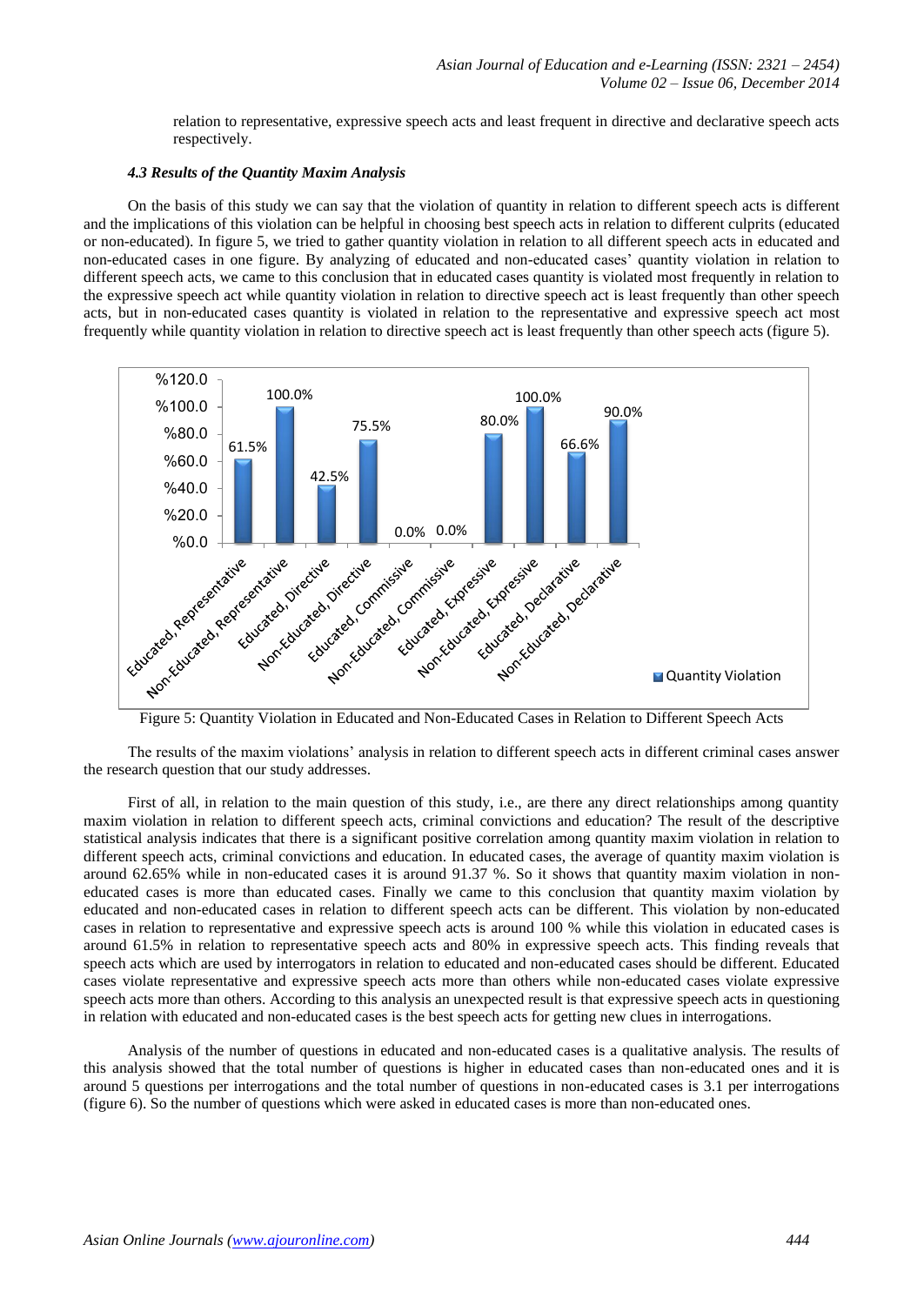

Figure 6: The Number of Questions in Each Interrogation

When we considered educated cases and non-educated ones holistically in figure 7, we came to this conclusion that the most frequent speech act in educated and non-educated cases is directive speech act while the least frequent one is expressive speech acts (if we ignore commissive speech acts), while on the basis of this study findings expressive speech acts for questioning is an appropriate speech act which must use by interrogators more than other speech acts. Meanwhile, the total number of different speech acts such as directive, representative and expressive in educated and non-educated cases is close to each other respectively (except declarative speech acts) (Figure 7).



Figure 7: Speech Acts in Educated Cases and Non-educated Ones

In this analysis, the most remarkable result is that the directive speech act is most frequent speech act and expressive speech act is least frequent one in different cases (educated and non-educated cases) (if we ignore commissive speech acts) (figure 8). In addition, the number of expressive speech act in educated and non-educated cases is close to each other than other speech acts (Figure 9).



Figure 8: Most Frequent and Least Frequent Speech Acts



Figure 9: Expressive Speech Act in Educated Cases and Non-educated Ones

Moreover, this analysis showed that the frequencies of the speech acts in different cases (educated and noneducated cases) can be different, suggesting that the questions problem/difficulties in educated and non-educated cases can be related to the kind of speech acts which are used in the interrogations, it means that using directive speech act for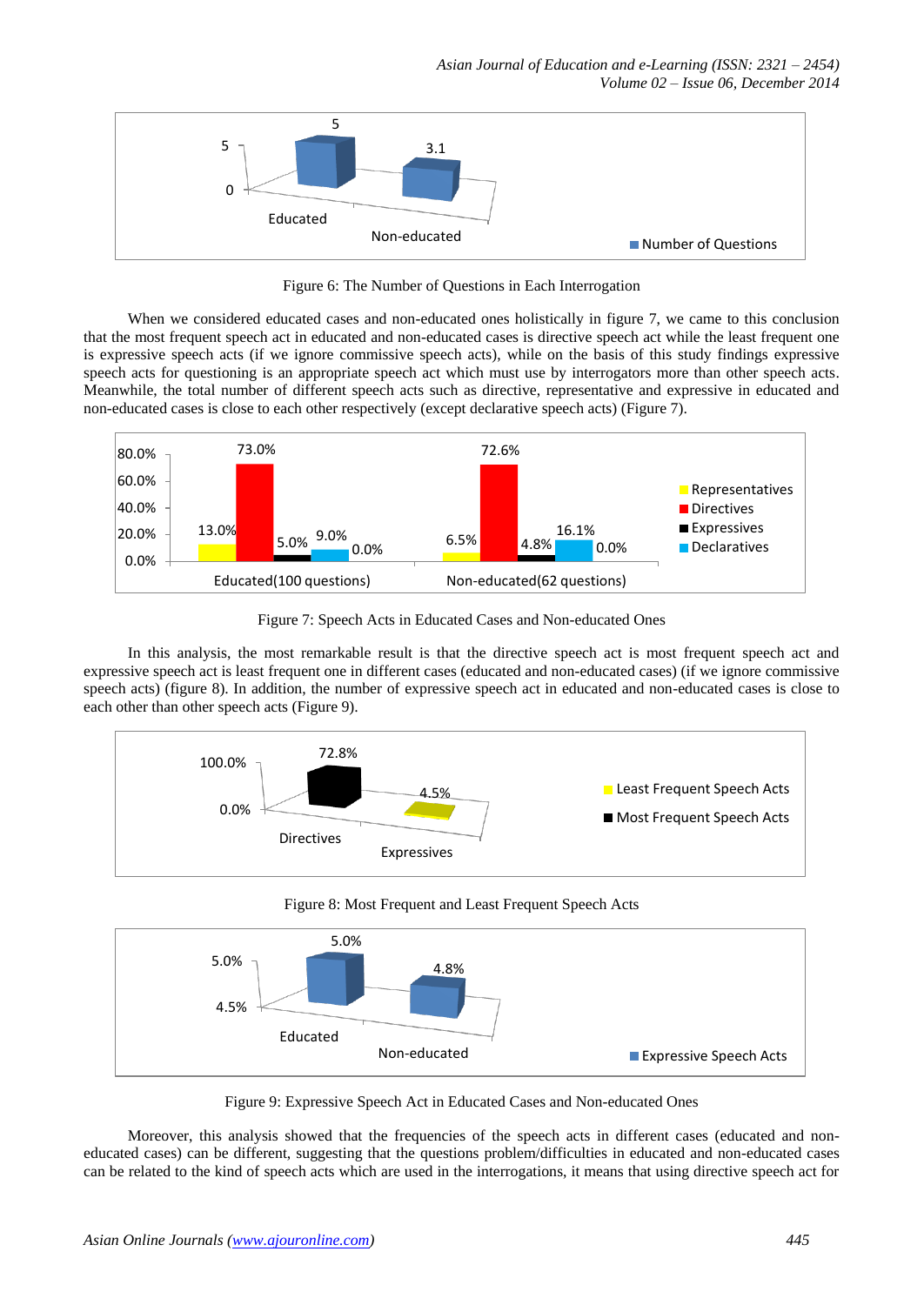eliciting more or less information in educated cases on the basis of figure 5 is not appropriate speech acts because the quantity violation happened in directive speech acts less than representative, declarative and expressive speech acts respectively. So using directive speech act as a frequent speech act in relation with educated culprits in criminal courts is an inappropriate speech act while using expressive speech act is the appropriate one. In addition, using representative, expressive, declarative and directive speech acts for eliciting new clues in non-educated cases is an appropriate one respectively (figure 5).

# **5. CONCLUSION**

#### *5.1 Summary*

Having studied more than 20 terminated and written criminal cases (half of the cases are educated and half of them are non-educated), we draw this conclusion that linguistic parameters like speech acts and cooperative principles can be analyzed by the jury, judges, lawyers and interrogators in relation with educated and non-educated cases separately for getting new clues from culprits (especially when there are no clear and typical available proof and documents for detecting truth). They can detect the truth by using different kinds of speech acts to force educated or noneducated culprits to violate maxim of quantity for catching new clues about a crime. It is possible to find some proofs in culprit's words to find the other aspects of the crime. Since interrogations are the main parts of detecting truth, communication is an inevitable part between interrogators and culprits. To uncover ambiguities in legal discourses, linguistic and pragmatic analysis can be used as a useful tool. Violation of pragmatic principles like cooperative principles in relation to different speech acts is useful in analysis of crime for eliciting more and precise information. This study showed there is a direct relationship among quantity maxim violation, speech acts, education and criminal conviction; therefore, it is possible to offer a conceptual frame for using purposeful speech acts for drawing out more information and precise judgments in educated and non-educated cases at last.

In sum, this study has two important conclusions: there is a direct relationship among quantity violation in relation to different speech acts, criminal conviction and education. In addition, some speech acts like directive speech act is most frequent, commissive speech act is least frequent and the number of expressive speech act is close to each other in educated and non-educated cases. Therefore, culprit's problems/difficulties in answering to the questions may be related to the kinds of speech acts which are used by interrogators. It is apparent that everything in legal language is subordinated to the effort to achieve *precision* and avoid ambiguity. This obsession is predominantly the cause for violation of Gricean principle in legal communication. Thus, language used in the legal setting is understandable to the specialist community but it keeps non-specialists at a respectable distance.

## *5.2 Suggestions for Further Study*

In this section, suggestions for further study are put forward.

1. The same study can be carried out in acquitted cases.

2. It can be examined whether or not the specific crimes like bribery has different results than other crimes like defraud in the same study.

3. Further study can be carried out with other cooperative principles like quality, relation and manner.

4. The same study can be carried out in larger group of accused cases with different ages and genders.

## **6. REFERENCE**

[1] Adams, S.H., (1996). Statement analysis: What do suspect's words really reveal?. *FBI Law Enforcement Bulletin. 65* (Oct.), pp.12-20

[2] Adriani, Kadek G.D., Hamzah & Havid Ardi, (2013). Comparision of the maxim violation found in action and drama movies. *E-Journal English Language and Literature. 1*(2), pp. 69-78. Retrieved on 15

July 2014 from <http://ejournal.unp.ac.id/index.php/ell/article/view/900/754>

- [3] Brown, G. & Yule, G., (1983). *Discourse analysis*. Cambridge: Cambridge University Press.
- [4] Bhatia, V.K., (1994). *Analysing genre: Language use in professional settings*. New York: Longman Publishing.